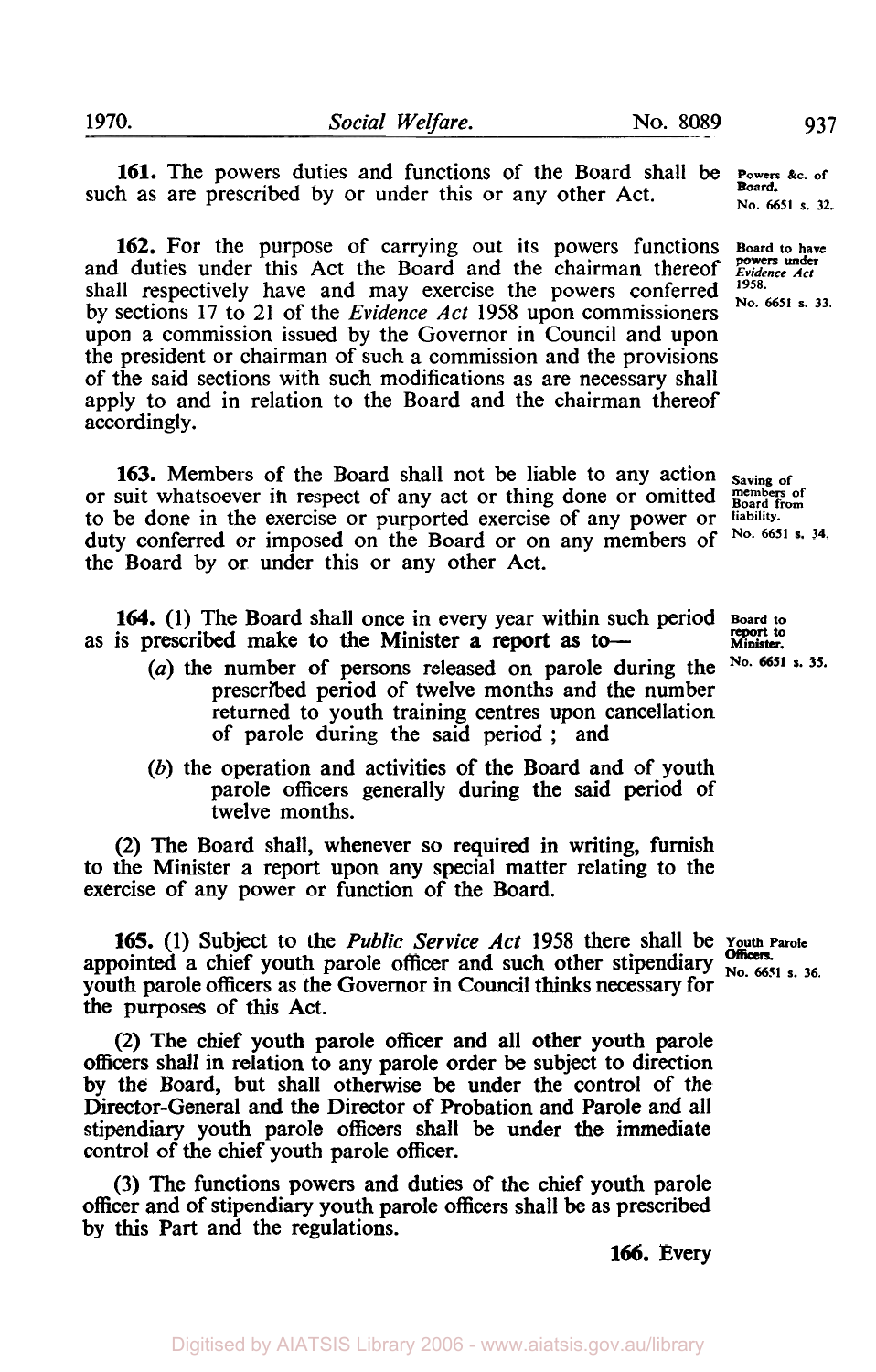**Young person sentenced to detention subject to Board. No. 6651 s. 37.** 

**Young persons in gaol may be transferred to youth training centres. No. 6651 s. 38.** 

**imprisonment for non-payment of fine** &c.

**Warrant for** 

**166.** Every young person sentenced by a court to be detained in a youth training centre shall thereupon become and be subject to the jurisdiction of the Youth Parole Board.

**167. (1)** Upon the recommendation of the Adult Parole Board or the Director-General that it is appropriate in the interests of a young person imprisoned in a prison that he should be transferred to a youth training centre the Minister may direct that such young person be transferred to a youth training centre and thereupon such young person shall be so transferred.

(2) Where a young person is so transferred and a warrant for the committal of the young person to prison in default of payment of a fine or sum of money is held by the governor of the prison the Minister may further direct that the young person be detained in a youth training centre in default of payment of the fine or sum of money.

(3) Upon a direction by the Minister under sub-section (2) the young person shall be detained in a youth training centre for the period directed in the warrant commencing from the completion of the sentence or sentences he is then serving or, if he is ordered to be released on parole, on the day **specified** in the order for his release on parole unless the fine or sum of money be sooner paid.

**(4)** The provisions of sub-section **(3)** of section **96** shall, **so**  far as those provisions are applicable, apply to a transfer pursuant to the provisions of this section.

Young person<br>transferred from prison<br>deemed<br>sentenced to **detention in youth training centre. No. 6651 s. 40.** 

**Release** *on* **parole from youth training. No. 6651 s. 41.** 

**168. (1) A** young person transferred from a prison to a youth training centre pursuant to the provisions of sub-section **(1)** of section **167** shall thereupon become and be subject to the jurisdiction of the Board for the unexpired portion of the term of his sentence which shall thereupon become and in all respects and for all purposes a sentence of detention in a youth training centre.

**(2)** Where a minimum term has been fixed in relation to such young person pursuant to the provisions of section **534** of the Crimes *Act* **1958** he shall be eligible to be released on parole by the Board at any time notwithstanding the minimum term so **fixed.** 

**169. (1)** The Board may by order in writing (hereafter in **this**  Part called a " parole order ") direct that a young person detained in a youth training centre (hereafter in this Part called a " trainee ") be released on parole at the time specified in the order and he shall be released accordingly.

**(2)** The Board may revoke amend or vary a parole order **before**  the trainee has been released thereunder and an order so amended or varied shall apply accordingly.

**(3) A trainee**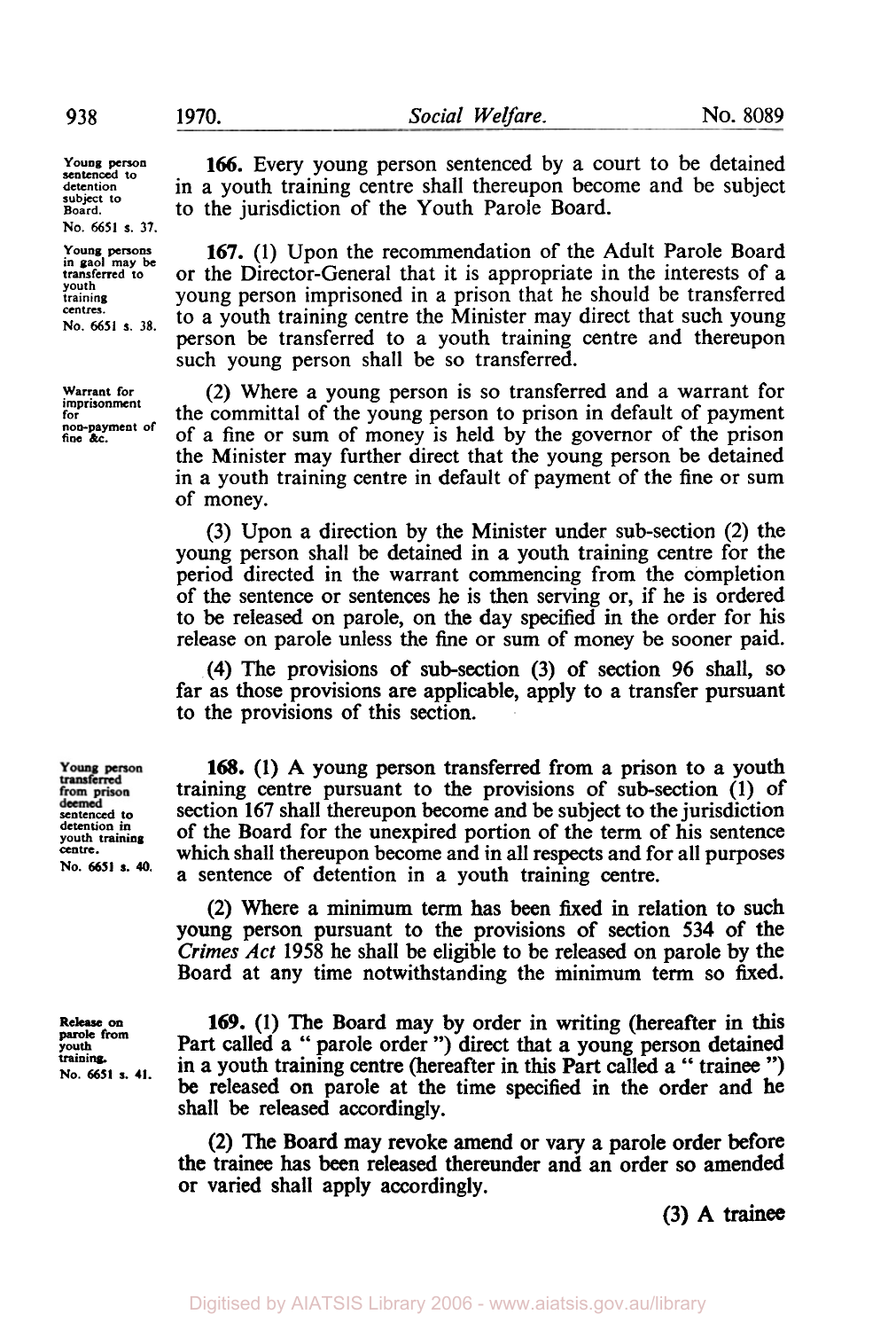(3) A trainee so released shall during the period from his release **Supervision..**  until the expiration of the period of his detention (hereafter in this Part called the "parole period") be under the supervision of a youth parole officer and shall comply with such requirements as are specified in the parole order in accordance with the regulations.

**(4)** The chief youth parole officer shall assign a youth parole officer to supervise the trainee during the parole period and may from time to time so assign another youth parole officer in lieu of the youth parole officer previously assigned.

**170.** If the parole period elapses without the making by the Trainees on and of an order cancelling the trainee's parole or the commission  $\frac{\text{particle}}{\text{still under}}$ Board of an order cancelling the trainee's parole or the commission **parole de**<br>hy the trainee, whether in Victoria as also when a factor of a september by the trainee, whether in Victoria or elsewhere, of any offence for which he is sentenced to imprisonment or detention (whether during or after the parole period) the trainee shall be regarded as having served his period of detention and shall *ipso facto* be wholly discharged therefrom : but until the parole period so elapses or until he is otherwise discharged from his sentence of detention, a trainee released on parole shall be regarded as being still under sentence and as not having suffered the detention to which he was sentenced.

**171.** (1) Where a trainee is released on parole as aforesaid **Board may Board** may at any time before the evaluation of the parole <sup>cancel parole.</sub></sup> the Board may at any time before the expiration of the parole cancel parole. period by order cancel his parole.

(2) Where the trainee is sentenced to a term of imprisonment or to a further period of detention in a youth training centre in respect of an offence committed during the parole period, whether in Victoria or elsewhere, his parole shall *ipso facto* be cancelled notwithstanding that the parole period may already have elapsed.

(3) Where a trainee's parole is cancelled by order of the Board or he is sentenced to a further period of detention in a youth training centre the Board may, whenever necessary, by warrant signed by any two members of the Board authorize any member of the police force or other officer to apprehend the trainee and return him to a youth training centre to serve the unexpired portion of his detention, and such warrant shall be sufficient authority for his apprehension and return to a youth training centre accordingly.

**(4)** Where a trainee's parole is cancelled the original warrant of commitment or other authority for his detention shall again cancelled time<br>be in force and no part of the time between his release on parole to count<br>and his re-commencing to serve the unexpired portion of the period se of his detention shall be regarded as time served in respect of that period : Provided that in any case where sub-section (1) of section 177 applies the warrant or other authority shall in all respects be regarded as and taken to be a warrant for committal of the trainee **to** prison.

No. 6651 s. 42.

**Cancellation of parole by conviction.** 

**Warrant for return of**  trainee to **youth training centre.** 

Where parole

*(5)* The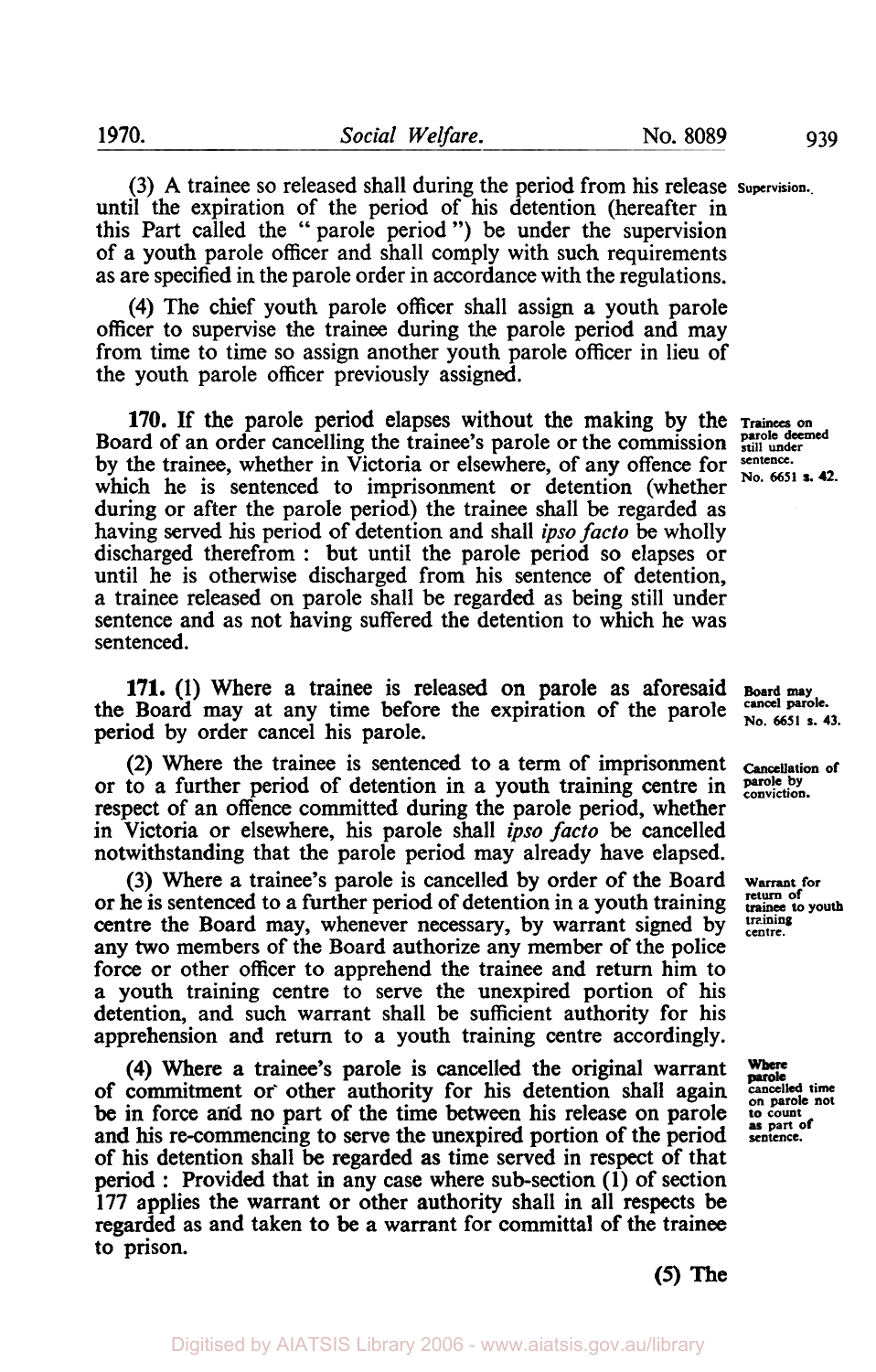*(5)* The Board may revoke any order for cancellation of parole at any time before the warrant of apprehension is executed and shall cause the warrant to be withdrawn.

**Board may 172.** The Board may again release a trainee on parole **release on more No. 6651 s. 44.** 

**ment of of sentences.** 

notwithstanding that his parole has been cancelled on any prior occasion or occasions under the foregoing provisions of this Part in respect of the same period of detention.

**Commence- 173. (1)** Subject to the provisions of this section and section **174**  sentences of detention in a youth training centre shall commence No. 6651 **s.** 45. upon and be reckoned from the days following, namely-

- *(a)* where the young person who is so sentenced is forthwith detained in custody pursuant to the sentence-the day the sentence is imposed ;
- (b) where the young person is serving a sentence of imprisonment—the day he is transferred to a youth training centre ; or
- *(c)* in any other case-the day he is apprehended in pursuance of a warrant of commitment issued in respect of that sentence.

(2) Subject to sub-section (3) every sentence of detention in a youth training centre imposed upon a young person by a court judge or justice shall notwithstanding anything to the contrary in any Act unless otherwise directed by the court judge or justice at the time of pronouncing the sentence be cumulative upon any uncompleted sentence or sentences of detention in a youth training centre imposed upon the young person by any court judge or justice, whether such uncompleted sentence or sentences was or were imposed upon the young person previously to or at the time the said sentence was imposed.

**Cumulative** (3) Where pursuant to the provisions of sub-section (2) a sentences not to sentence of detention in a youth training centre (hereafter in this sentence of detention in a youth training centre (hereafter in this **exceed three**<br>years duration. section called the " subsequent sentence ") is cumulative upon any uncompleted sentence or sentences (hereafter in this section called the " prior sentence ") and the aggregate of the periods of the unexpired portion of the prior sentence and the subsequent sentence exceeds three years, the subsequent sentence shall be deemed and taken to be a sentence that the young person be further detained in a youth training centre after the expiration of the period of the prior sentence for the period determined by deducting from three years the period of the unexpired portion of the prior sentence at the date of the passing of the subsequent sentence.

## **174. (1)** Whenever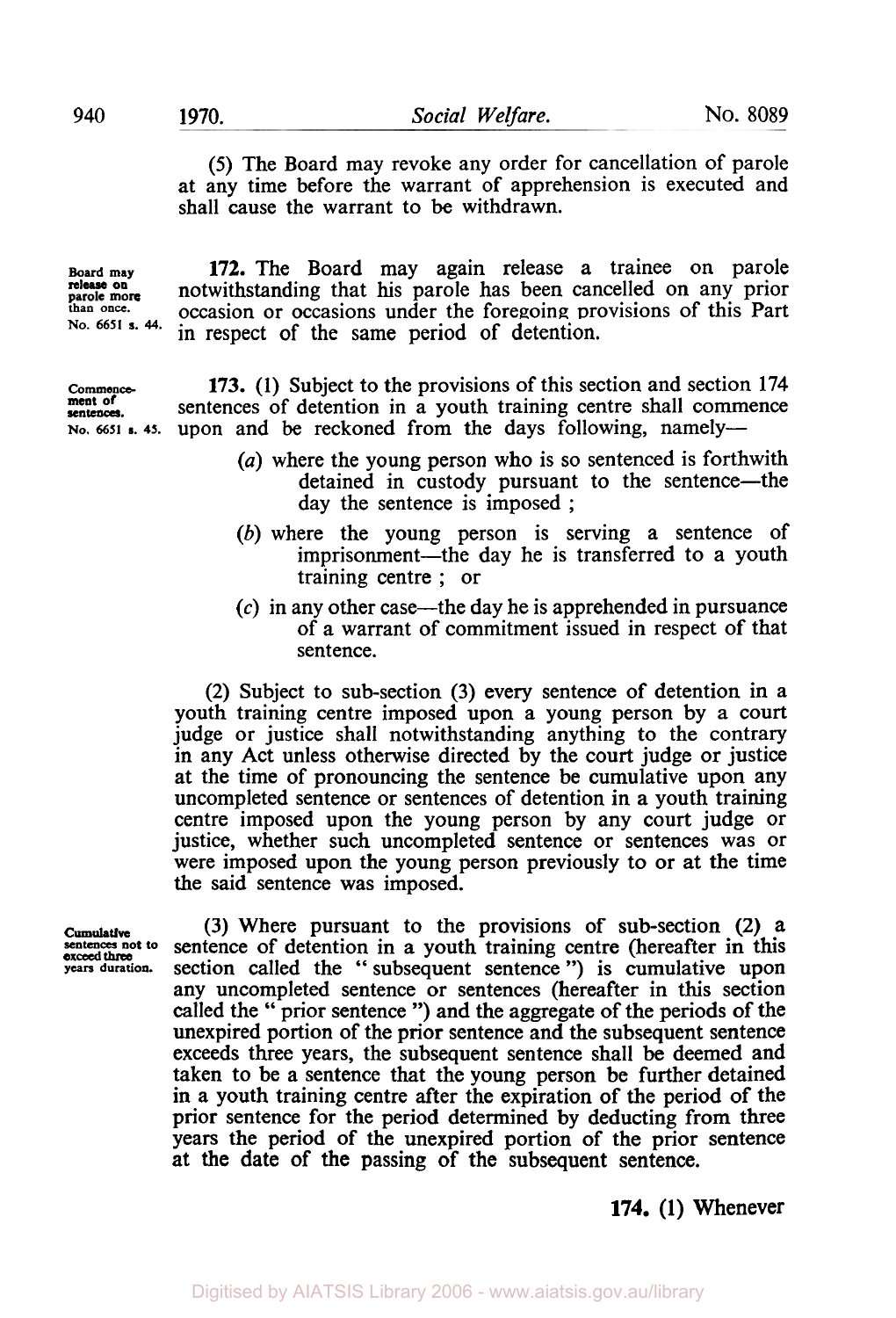**174.** (1) Whenever at any time a young person sentenced  $\overline{\text{pending appeal}}$  be detained in a youth training centre is allowed to be or to go  $\frac{\text{ac.} \text{of 1}}{\text{recohond as}}$ to be detained in a youth training centre is allowed to be or to go. at large either on bail or otherwise pending an appeal or the **part of the sentence**. consideration of a question of law reserved or a case stated under the  $\frac{\text{smence}}{\text{No. 6651 s. 47}}$ provisions of any law in force in Victoria, the period intervening between the day on which the young person was allowed to go or to be at large and the day when he renders himself or is taken into custody to undergo such sentence by reason of his having abandoned or failed to prosecute or proceed with the appeal question of law reserved or case stated or of the proceedings being dismissed or decided adversely to the young person shall not count in reckoning the period to be served by him under that sentence and the service of the sentence shall during the said intervening period be suspended.

detention in a remand centre or a youth training centre escapes reckoned as from the centre or from the custody of a member of the police force **sentence.**  officer or person in whose custody he is or being on leave therefrom fails to surrender himself at the expiration of that leave, the period intervening between the day on which such person escapes or fails to surrender himself and the day when he surrenders himself or is apprehended to undergo the balance of such sentence of detention shall not be reckoned as part of the period to be served by him under the sentence and the service of the sentence shall during the said period be suspended. **Time at large** (2) Where a young person lawfully detained under sentence of not **to be** 

(3) Notwithstanding anything to the contrary in any Act or any rule of law or in any practice every such sentence of detention shall be reckoned exclusive of the time during which the service thereof was suspended under sub-section **(1)** or sub-section (2).

**(4)** If a young person to whom sub-section **(1)** applies is service of imprisoned in a prison or detained in a youth training centre under **sentences.**  process in respect of any offence or offences other than the offence to which the appeal, question of law reserved, or case stated relates at the time when those proceedings are fully determined the sentence in respect of the last-mentioned offence or the unexpired portion thereof shall (unless otherwise directed by the court judge or justice imposing the sentence or the court or judge determining the appeal or question of law or case stated) take effect, subject to this Act-

- (i) if he is imprisoned in a prison-on his being taken into custody after release therefrom to serve the sentence or the unexpired portion thereof; or
- (ii) if he is detained in a youth training centre-at the expiration of any sentence or sentences he is then undergoing.

*(5)* If a young person to whom sub-section (2) applies is in the period during which the service of his sentence is suspended thereunder imprisoned in **a** prison or detained in a youth training

centre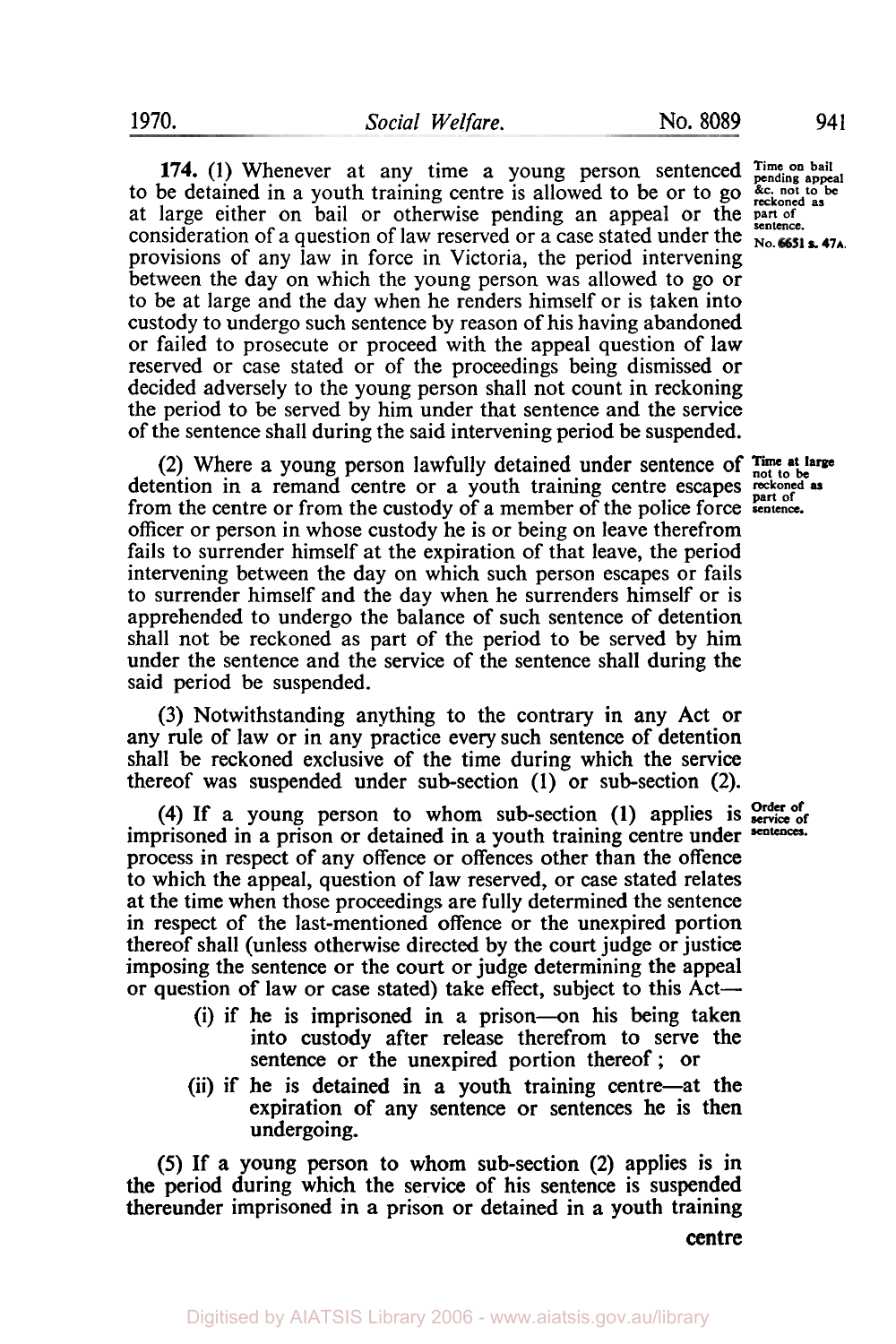centre in respect of an offence or offences other than the offence or offences for which he was sentenced as aforesaid, the unexpired portion of such sentence shall take effect-

- (i) if he is imprisoned in a prison-on his being taken into custody after release therefrom to serve the unexpired portion thereof ; or
- (ii) if he is detained in a youth training centre at the expiration of any sentence or sentences he is then undergoing.

in a youth training centre and before the expiration of that sentence is sentenced to a term of imprisonment in respect of any offence **175. (1)** Where a young person has been sentenced to detention the Board may direct that the trainee shall serve the unexpired portion of the period of his detention as imprisonment in a prison in addition to the term of imprisonment imposed and thereafter the trainee shall be subject to the jurisdiction of the Adult Parole Board as if the period of detention served by **him** prior to such sentence or his release on parole by the Board had been a minimum term fixed pursuant to the provisions of section **534** of the *Crimes Act* 1958 and the parole order pursuant to which he was released was an order of the Adult Parole Board.

(2) Where a young person has been sentenced to detention in a youth training centre and before the expiration of that sentence is sentenced by a court to a term of imprisonment service of the sentence of detention shall be suspended until he has served the sentence of imprisonment in accordance with the provisions of section 535 of the *Crimes* Act 1958.

**176.** Where a young person has been sentenced to imprisonment and before the expiration of that sentence is sentenced to a term of detention in a youth training centre service of the term of detention shall be suspended until he has served the sentence of imprisonment.

**Power to Minister** *on* recommen**dation of Board to transfer**  transfer<br>trainee to prison. **No. 6651 a. 48.** 

**177. (1)** Upon the recommendation of the Board or the Director-General that it is appropriate, having regard to the antecedents and behaviour of a young person of or over the age of sixteen years sentenced to be detained in a youth training centre, that he should be transferred to a prison to serve the unexpired portion of the period of **his** detention as imprisonment the Minister may direct that the young person be transferred to a prison to serve the unexpired portion of the period of **his** detention as imprisonment and thereupon such young person shall be **SO**  transferred.

(2) The provisions of sub-section (3) of section *96* shall, **so far as** applicable, apply to any transfer pursuant to the provisions of **this** section.

**(3) A young** 

Where trainee<br>sentenced to **sentenced to imprisonment Board may order him to serve unexpired portion of detention as imprisonment No. 6651 a. 47.** 

Suspension of **detention during terms of imprisonment.**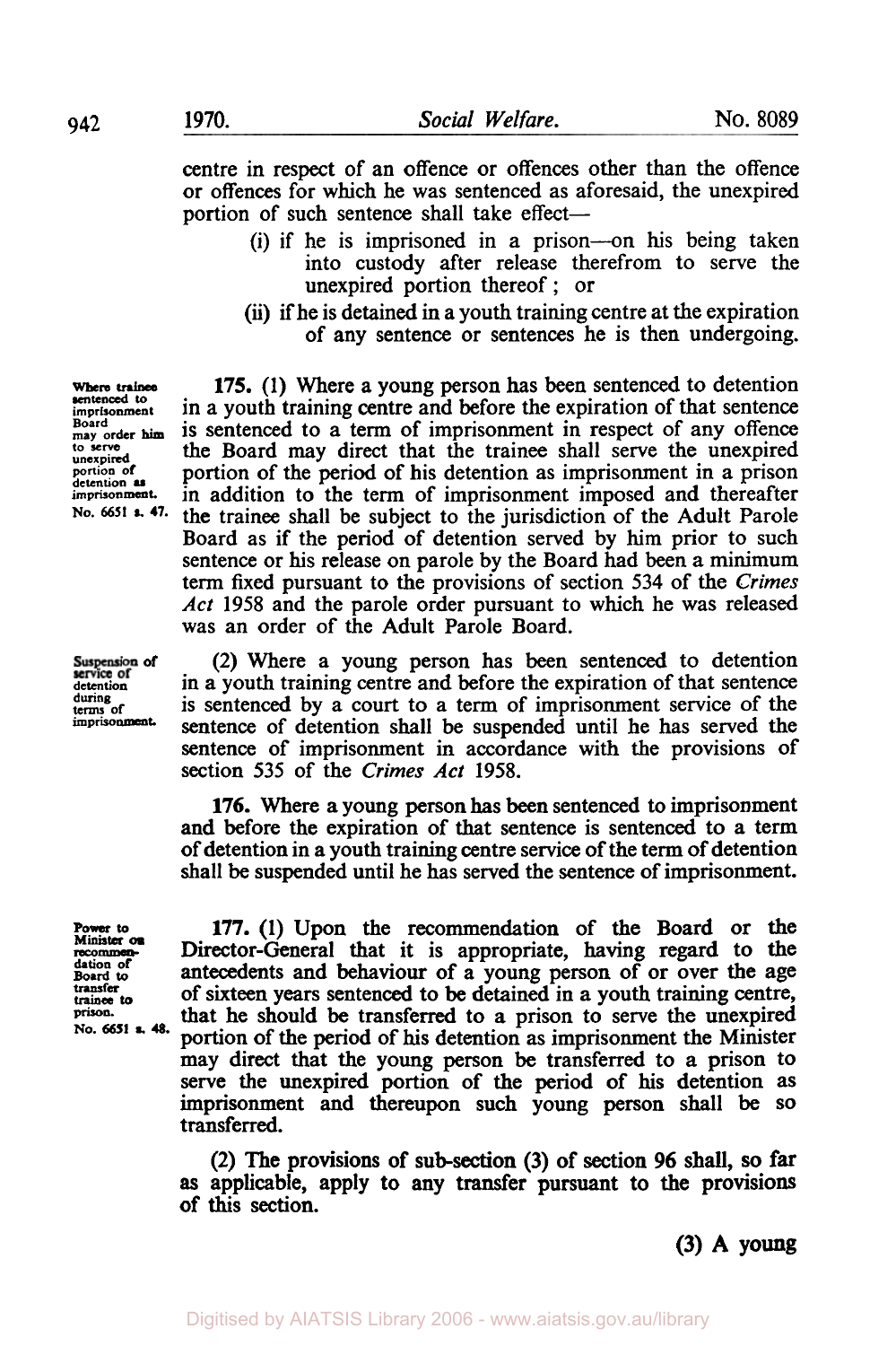**1970.** *Social Welfare.* No. **8089 943** 

**(3)** A young person transferred to a prison pursuant to the provisions of this section shall become and be subject to the jurisdiction of the Adult Parole Board as if the period of detention served by him prior to such transfer had been a minimum term fixed pursuant to the provisions of section **534** of the *Crimes Act*  **1958.** 

# PART VIII.-GENERAL.

**Medical 178. (1)** The Director-General may at any time order that **examinations**  any ward of the Department or other person lawfully in his custody of wards &c. be examined to determine his medical physical or mental condition.

**(2)** The Minister the Director-General or any person authorized by the Minister in that behalf and notwithstanding the objection of any parent may consent to any surgical or other operation upon any ward of the Department or upon any other person under the age of twenty-one years lawfully in the custody of the Director-General which he is advised by a legally qualified medical practitioner is necessary in the interest of the health or welfare of any such person.

**(3)** Arrangements may be made between the Minister and the Minister of Health whereby any necessary medical dental psychiatric and pharmaceutical services may be provided for any persons whatsoever in the custody care or control of the Director-General or the Department or such voluntary organizations persons or classes of persons as are prescribed.

**179. (1)** The Director-General may by writing under his hand **Director-General may**  permit any person in his legal custody to temporarily leave, with **grant** leave of or without escort or supervision, the place where he is imprisoned detained or held in custody.

**person in his legal custody. No. 6651 s. 51.** 

**(2) A** permit under this section may be subject **to** such conditions limitations and restrictions as the Director-General **thinks** fit to impose.

**(3) A** person permitted temporary leave in accordance with the provisions of this section shall during such temporary leave be deemed to continue to be in legal custody.

from which he was **so** released or is guilty of a contravention of **leave** deemed **return from**  or failure to comply **with** any other condition limitation or restriction **to** which the permit is subject shall **be** deemed to have escaped from legal **custody. (4)** Any person who fails to return to the place of custody **Failure to** 

*escape.* 

**180.** Every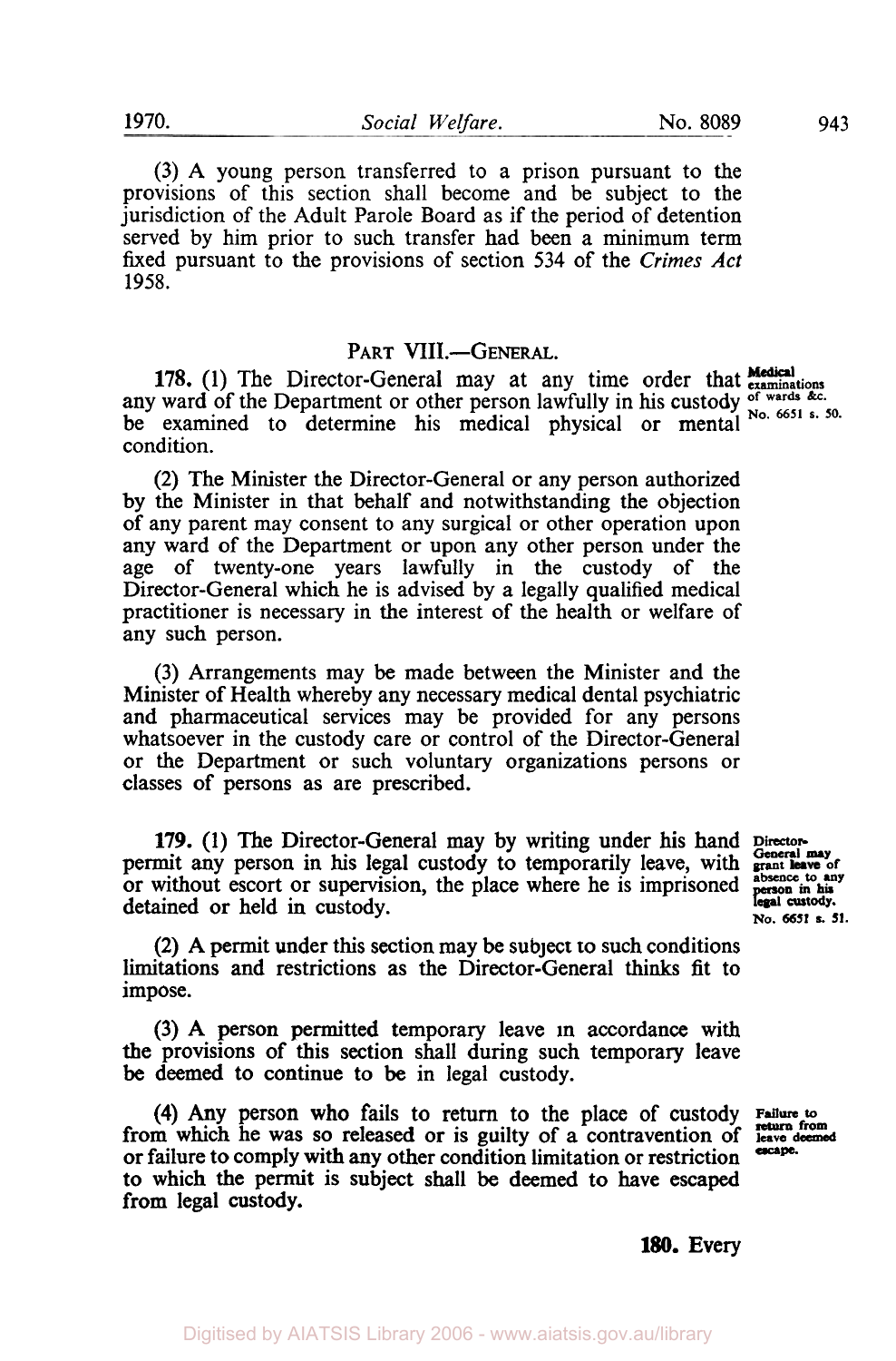| Obstruction &c.<br>No. 6651 s. 52.    | 180. Every person who obstructs or hinders the Director-General<br>or any officer of the Department in the execution of his duties<br>under this Act shall be guilty of an offence.<br>Penalty: \$250 or imprisonment for three months. |
|---------------------------------------|-----------------------------------------------------------------------------------------------------------------------------------------------------------------------------------------------------------------------------------------|
| General<br>offences and<br>penalties. | 181. Every person who contravenes or fails to comply with<br>any of the provisions of this Act or the regulations shall for every<br>No. 6651 s. 53. such contravention or failure be guilty of an offence against this<br>Act.         |

(2) Every person guilty of an offence against this Act for which no penalty is expressly provided shall be liable to a penalty of not more than \$100.

**Power to Governor in Council to make regulations. 182.** The Governor in Council may make regulations for or with respect to-

- *(a)* allowances under Division 2 of Part **II.** ;
- (b) the registration of homes and persons under Division 8 of Part **II.** ;
- **(c)** the conditions on which street trading licences may be granted renewed suspended or cancelled ;
- (d) the days and hours during which, the places at which, and the manner in which street trading may be carried on by street traders ;
- **(e)** requiring all persons employing children in street trading to keep records in such form and giving such particulars as are prescribed as to the names ages and work of all such children ;
- *(f)* regulating generally the conduct of street traders ;
- *(g)* subsidies payable in respect of young persons admitted to the care of the Department or placed under the supervision of the Department and placed pursuant to Division 7 of Part **III.;**
- (h) trainees' earnings ;
- *(i)* reports for the purposes of this Act ;
- *(k)* all matters necessary or expedient for the good order discipline safe custody and health of prisoners ;
- **(l)** the mitigation or remission conditional or otherwise of any sentence of imprisonment or of imprisonment or detention with hard labour for any indictable offence or offence punishable on summary conviction as an incentive to or reward either for good conduct

**or**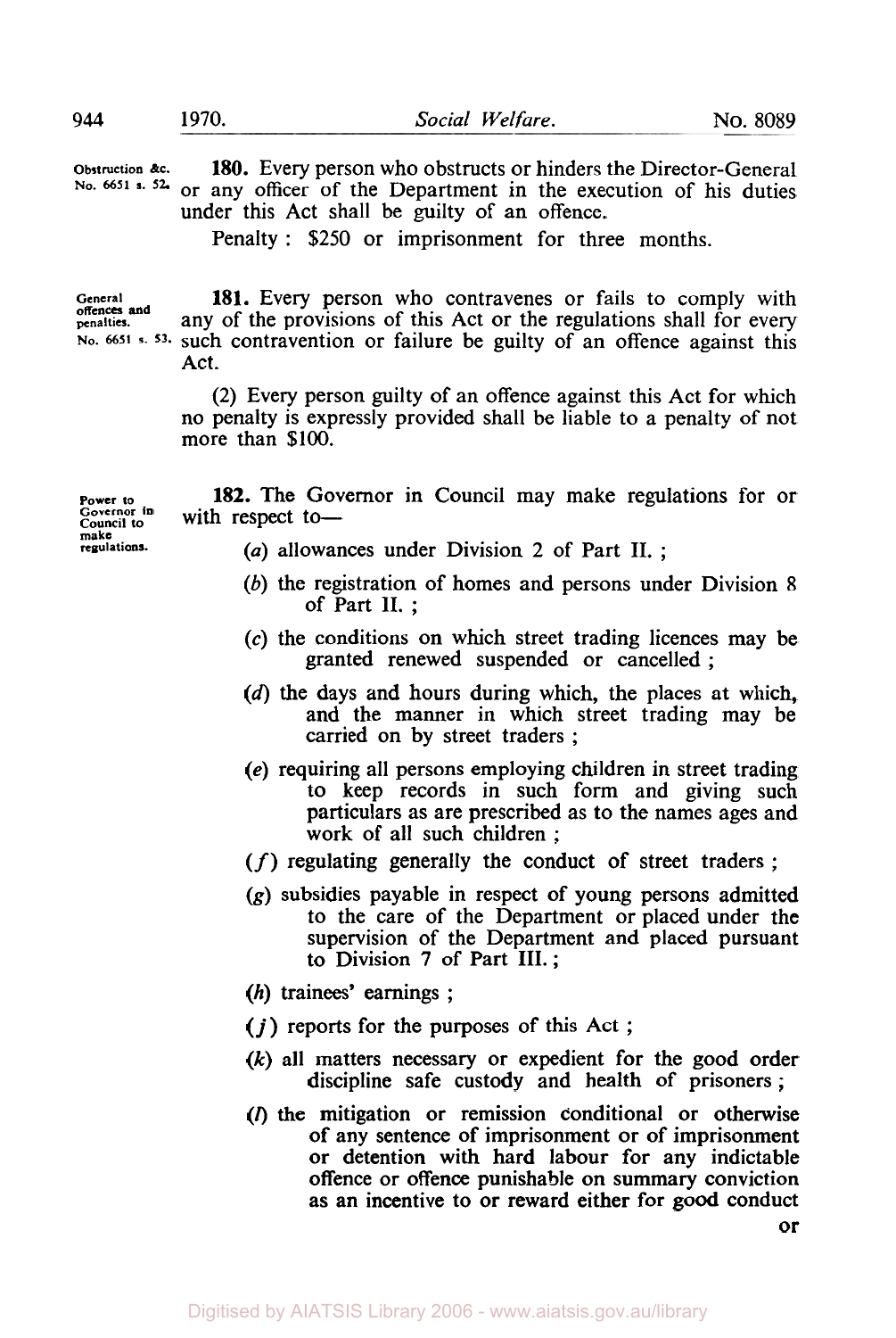or for special industry in the performance of any work or labour allotted to an offender whilst he is imprisoned or detained under such sentence and may mitigate or remit the term of punishment accordingly ;

- (*m*) the treatment programme for prisons;
- *(n)* all matters necessary or expedient for carrying out the provisions of section 131 ;
- *(0)* scales of prisoners' earnings ;
- $(p)$  prescribing courses of instruction and training necessary to qualify for certificates of qualification issued by the Training Council ;
- (q) prescribing fees to be paid—
	- (i) by persons attending lectures classes courses schools and other activities conducted by the Department ;
	- (ii) by candidates at examinations conducted by the Training Council and for the issue of diplomas and certificates of competency ;
- *(r)* prescribing the terms and conditions upon which persons may be employed as cadets in the Department and the allowances to be paid to such cadets ;
- **(s)** prescribing the functions powers and duties of youth parole officers ;
- (t) prescribing the terms and conditions to be included in parole orders made under this Act ;
- *(u)* meetings of the Family Welfare Advisory Council, the Youth Advisory Council, and the Training Council, and the fees and allowances to be paid to the members thereof ;
- *(v)* prescribing standards to be observed for the care and welfare of inmates of institutions under the control or supervision of the Department and in performing any function, supplying any service, or otherwise in carrying out the objects of this Act ;
- *(w)* the conduct management and supervision of children's reception centres children's homes youth training centres remand centres youth hostels youth welfare services prisons and police gaols and such other homes and institutions as are established under and pursuant to this Act or under the control of the Department ;

 $(x)$  the

**5700/70.-31**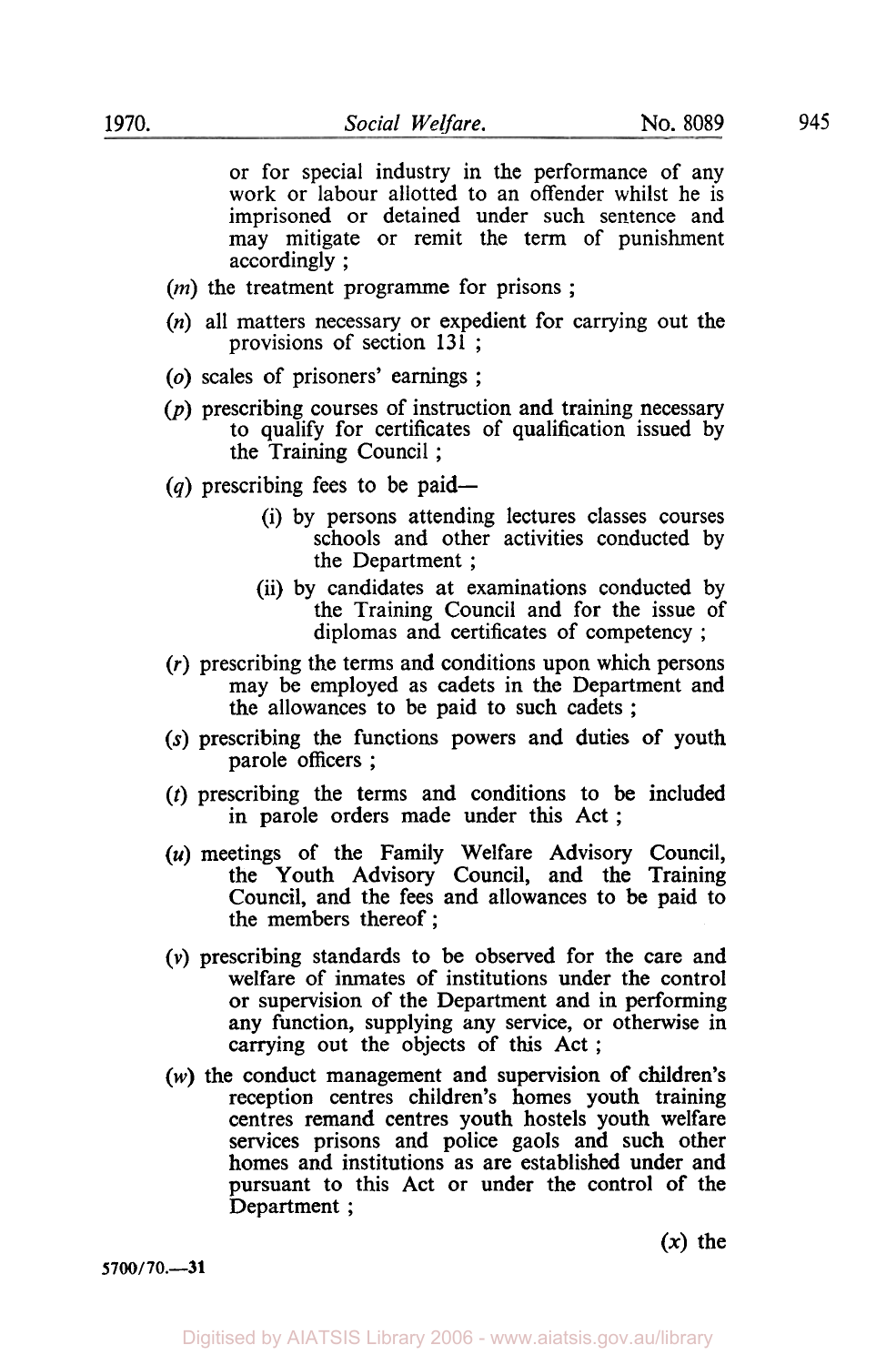- **(x)** the correction and control of children or young persons admitted to the care of the Department or inmates of children's reception centres children's homes remand centres youth training centres youth hostels and youth welfare services ;
- *(y)* the fostering placing in employment or otherwise of children and young persons admitted to the care of the Department ;
- *(z)* providing for the admission of ministers of religion to children's reception centres children's homes remand centres youth training centres youth hostels youth welfare services and other institutions established under this Act for the purpose of the spiritual welfare and pastoral care of inmates of their respective denominations and requiring, so far as practicable, that wards of the Department placed in approved children's homes youth training centres or youth hostels or in private foster homes shall be so placed in homes and hostels conducted by organizations or persons or so boarded out with persons of the same religious denomination as such wards ;
- *(aa)* the provision by the Department of services to the public or any persons or bodies of persons engaged in social welfare activities ;
- *(ab)* prescribing fees to be paid for the provision of services to be rendered by any Division of the Department ;
- *(ac)* prescribing forms of applications agreements complaints books certificates rolls licences orders warrants and bonds under this Act and such other forms as are necessary or expedient for the administration of this Act and all such forms or forms to the like effect shall be sufficient in law ;
- *(ad)* prescribing penalties for offences against the regulations ; and
- *(ae)* generally any matter or thing authorized or required to be prescribed for carrying this Act into effect.

**SCHEDULES.**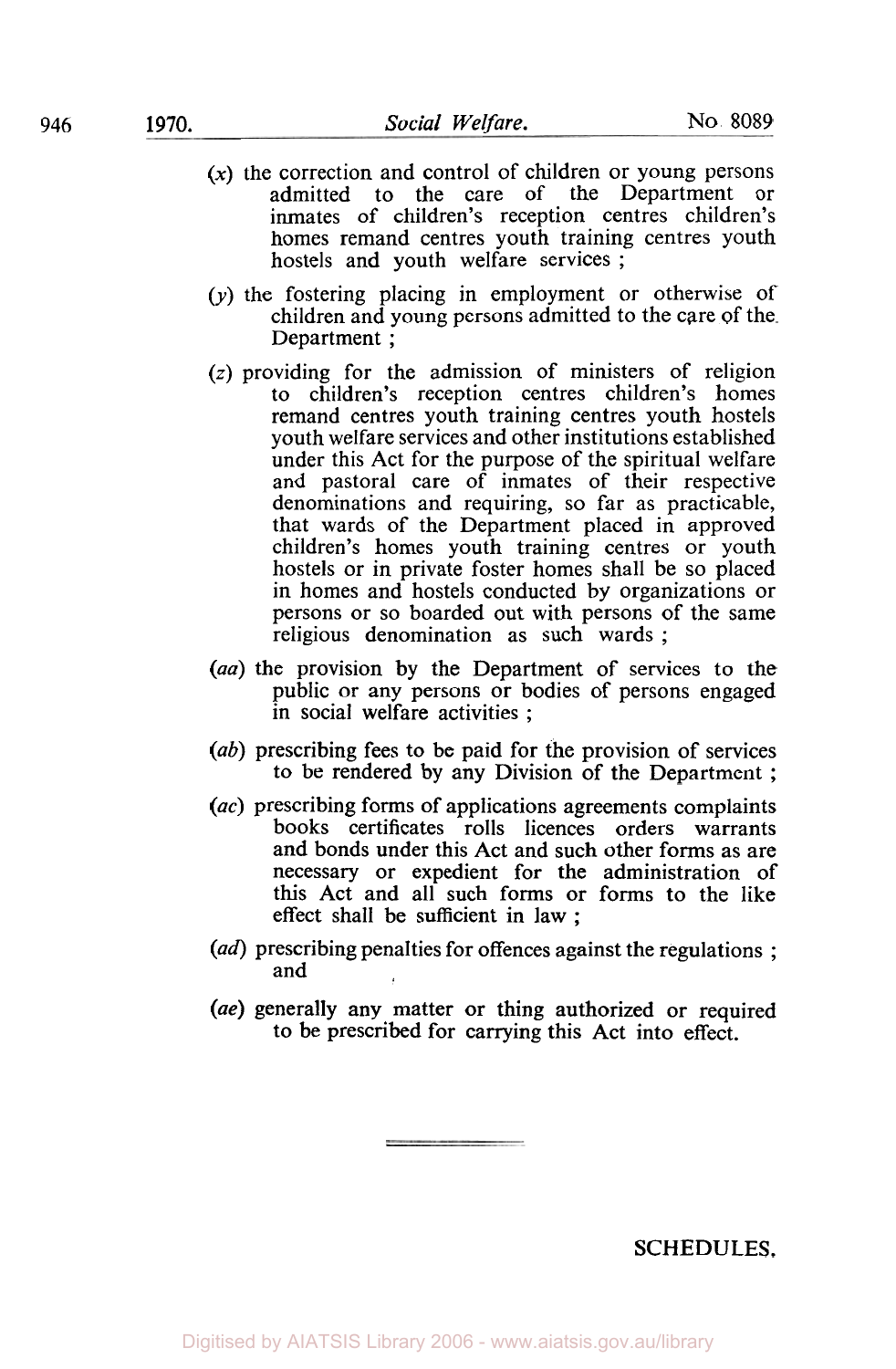#### **SCHEDULES.**

# SCHEDULE ONE. Section 2.

| Number <br>of Act.                   | Title of Act.                                                                                                                                  |                      |  |  | Extent of Repeal.                                             |  |  |  |  |
|--------------------------------------|------------------------------------------------------------------------------------------------------------------------------------------------|----------------------|--|--|---------------------------------------------------------------|--|--|--|--|
| 6219<br>6259<br>6385<br>6421<br>6651 | Children's Welfare Act 1958<br>Gaols Act 1958<br>Street Trading Act 1958<br>Youth Organizations Assistance Act 1958<br>Social Welfare Act 1960 | $\ddot{\phantom{1}}$ |  |  | The whole<br>The whole<br>The whole<br>The whole<br>The whole |  |  |  |  |

# **SCHEDULE TWO. 3. 19. 19. 20. 19. 9. Section 9.**

Sections 5, 53 (except paragraph *(c)* of sub-section (3) ), 57, 58, 59, and *60*  of the *Education Act* 1958.

Sections 17-22, section 48, section *50,* and paragraphs *(c),* (d), *(e),* and *(f) of*  section 67 of the *Adoption of Children Act* 1964.

Division 4. of Part III. of the *Mental Health Act* 1959.

### **SCHEDULE THREE.** Section 129.

To the Governor of the Prison at *(insert name of pIace of detention)* and to all members of the police force of Victoria.

It is hereby ordered under the provisions of section 129 **of** the *Social Welfare Act* 1970 that *(here insert name of prisoner)* a prisoner now in custody at the prison at *(here insert name of place of detention)* be brought up before the *(here insert whether*  Supreme Court County Court or Magistrates' Court) to be held at *(insert place where* court to be held) on the day of 19 to answer a charge of (here insert nature of offence with which prisoner is charged) and the said (na force acting under this order until the said (name of prisoner) is in due course returned to the custody of the governor of the prison at *(name of place of detention).* 

Dated the day of , **19** .

Judge of the Supreme *Court.*  Judge of the County *Court.*  Stipendiary Magistrate. Justice **of** the **Peace.** 

#### SCHEDULE FOUR. **CONVICTION Book.**

| CONVICTION BOOK.                |         |                     |       |           |                                                  |  |  |  |
|---------------------------------|---------|---------------------|-------|-----------|--------------------------------------------------|--|--|--|
| Prison, (Day of Week) the       |         | day of              |       | , 19      | $\bullet$                                        |  |  |  |
| Name and number of<br>Prisoner. | Charge. | Date of<br>offence. | Plea. | Decision. | Signature of<br>Visiting<br>Justice<br>and Date. |  |  |  |
|                                 |         |                     |       |           |                                                  |  |  |  |
|                                 |         |                     |       |           |                                                  |  |  |  |
|                                 |         |                     |       |           |                                                  |  |  |  |
|                                 |         |                     |       |           |                                                  |  |  |  |

#### **By Authority:** *c.* **H. Rixon. Government Printer, Melbourne.**

**947**